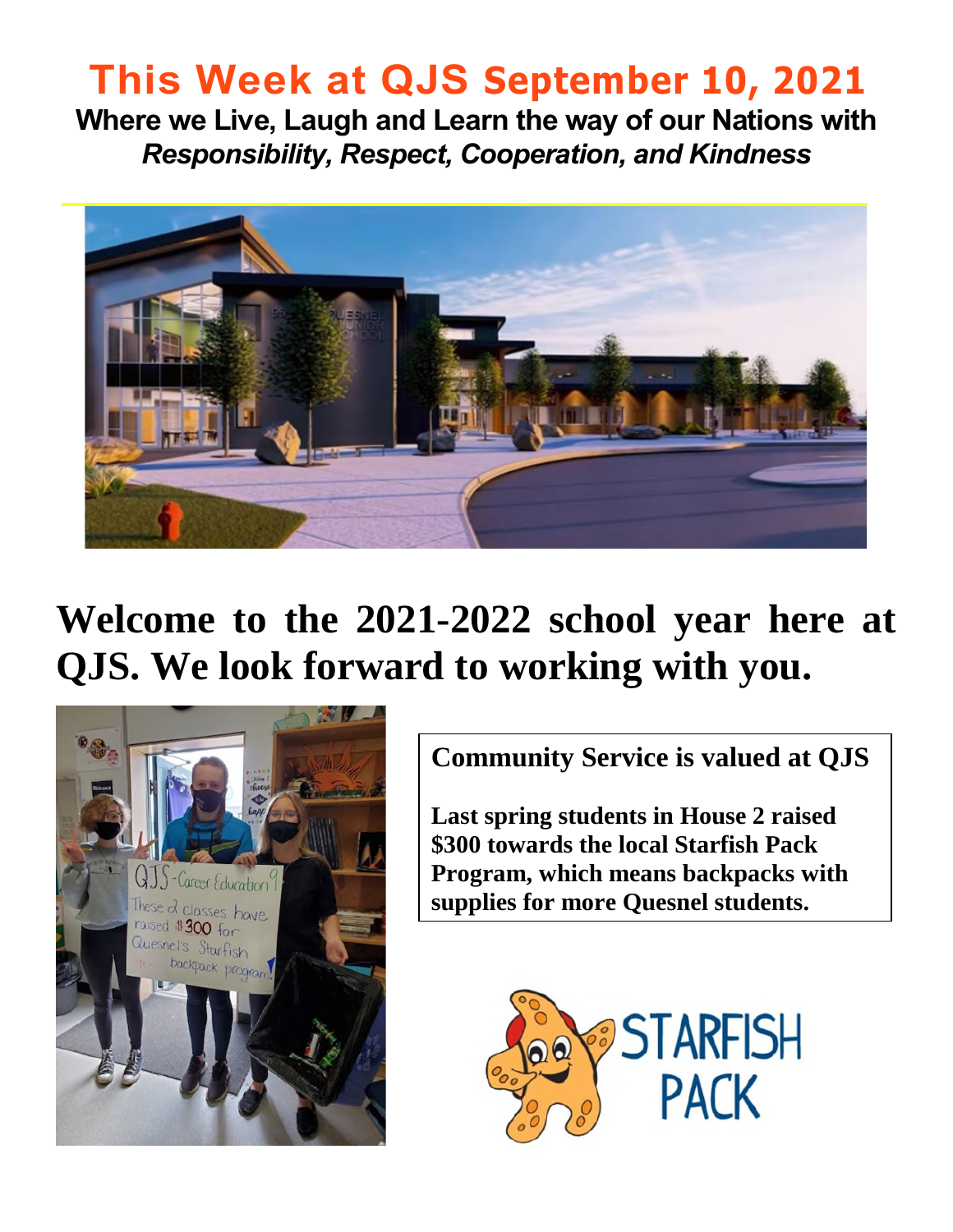

## **New:**

- **New COVID Protocols \*see attached to email**
- **No Cafeteria vendor yet students bring lunch to school** (closed campus, no going off to get lunch \*highway and lack of sidewalk concerns)
- **Student Activity Fees** (funds allocated to each POD to use for celebrations/POD activities) **\*if this creates financial hardship contact Mrs. Simpson 250-255-6057 or Mr. Loewen 250-991- 9681 to make other arrangements**
- **Student Handbook available at the office or located on the Quesnel Junior School website <http://www.qjs.sd28.bc.ca/>**
- **Parent Handbook available at the office or on the**
- **Quesnel Junior School website <http://www.qjs.sd28.bc.ca/>**
- **Locker assignments begin Monday**
- $\checkmark$  **Year Long PE for all –** no changeroom access (so no changing for PE at this time, wear clothing safe for activities)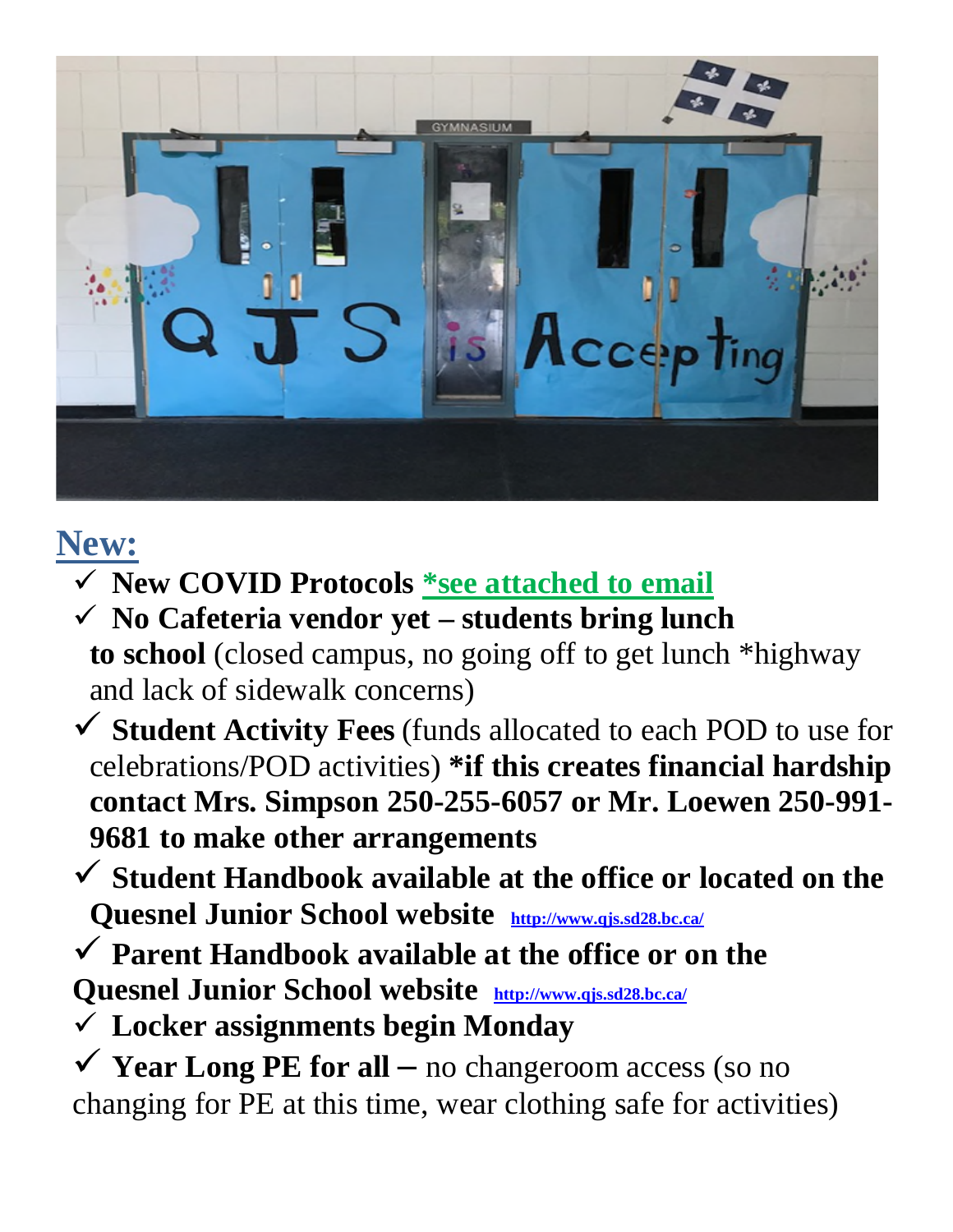

## **Student Voice Group Door Decorating Event Our school looks great thanks students. Theme: ACCEPTANCE**

*Working to create a safer and more accepting environment here at QJS. A two-year initiative.*

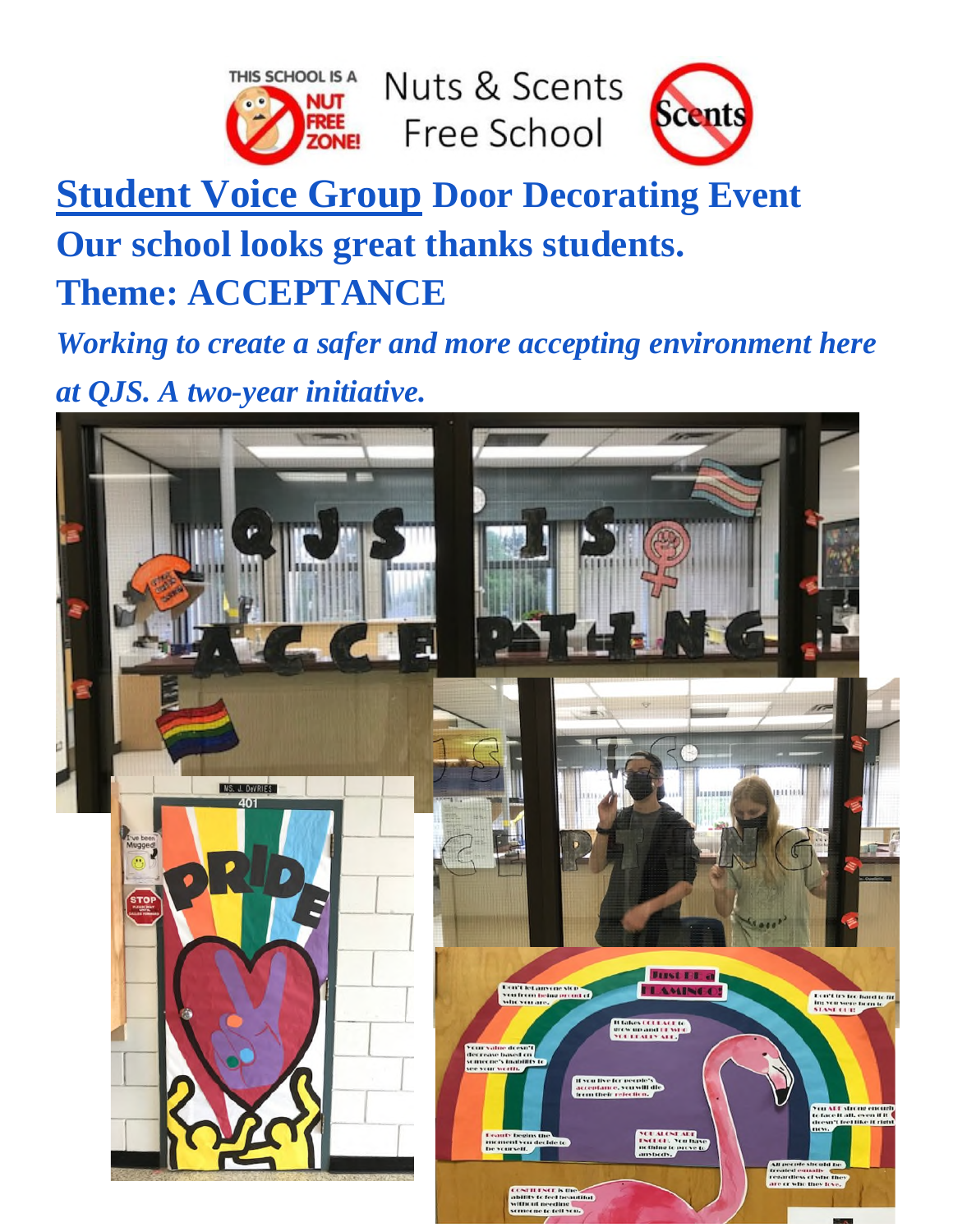#### **BREAKFAST CLUB AT QJS**



**Your child is greeted every day by Melinda Nazuruk our Breakfast Club Coordinator Extraordinaire!** 

**We are need of:** 

- **1) Two grade 8 students to help daily. (early risers who can get to school before the buses arrive is ideal)**
- **2) Donations of \$ is always welcome (receipts available). We feed many hungry students daily. All students are welcome!**



### **School Lunch Program**

At the end of the newsletter this week is a copy of our District School Lunch Program form. The purpose of the school lunch program is to provide a nutritious lunch to hungry children, who for financial reasons find it difficult to bring a lunch to school.

This information will be kept strictly confidential.

Parents/guardians can:

-Print out the attached form and send to school (drop off in office) -Pick up the form in the office

-Call the school (250-747-2103) and we can complete the form for you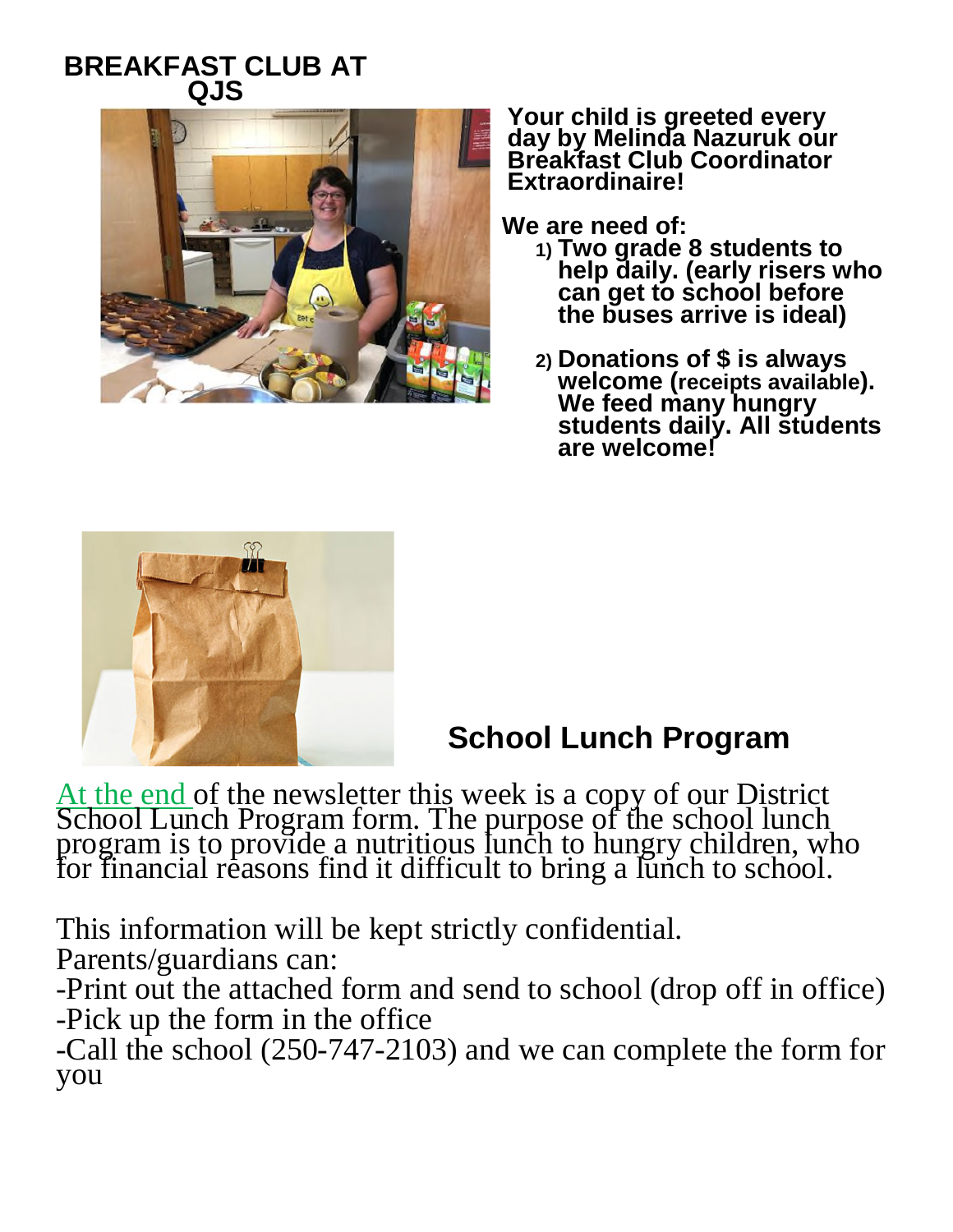# **School Lunch – CAFETERIA**

**Students will be welcome to eat the lunch they bring in the cafeteria. For the beginning of the year we will divide the time between grades (an effort to give our new grade 8 students a predictable space to eat).** 



**\*Students will be able to eat outside or find other spaces on campus to sit and eat with friends. We are currently working on creating more eating spaces – stay tuned as plans evolve. We do recognize our crowded conditions and need to balance both COVID safety with reasonable spaces for students to each lunches.** 



### **Please Return Forms**

It is very important for the school to have updated information about your child should there ever be an emergency and we need to get in touch with parents/guardians. Verification forms along with a blanket permission form, medical form & internet usage form are sent home with students the first week of school. Throughout the year, if your information changes, please contact the school.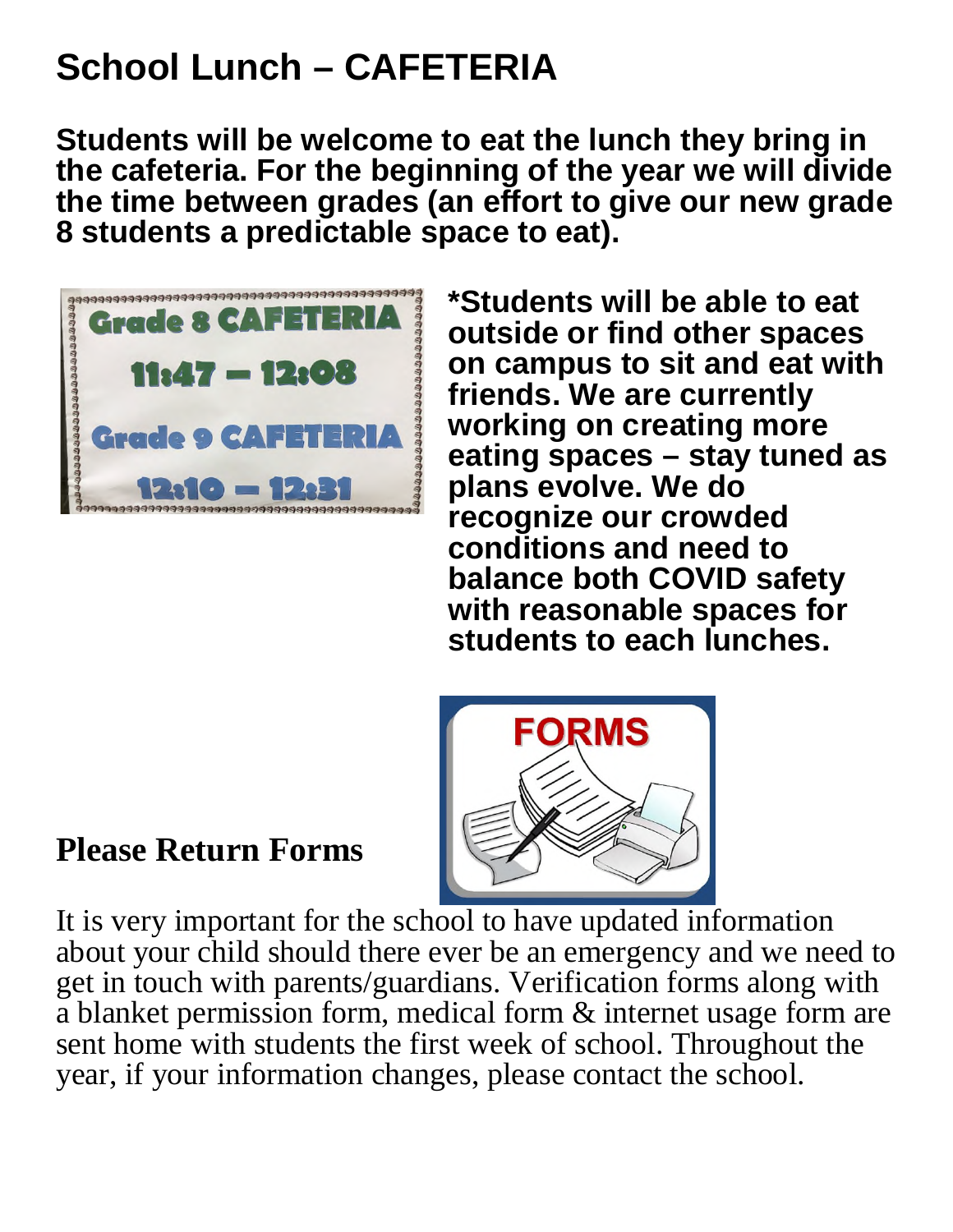## **PAC UPDATE**

#### **2020-2021 Executive**

Melissa Pollock – President Kelly Olsen - Vice President Tania Fuccenecco – Treasurer Nancy Lilienweiss – Secretary



**Big Thank You to our PAC for the work they did to help our school last year. PAC is open to all parent/guardians. Watch for information in emails and newsletters regarding the first meeting.** 

# **Start Up – Getting used to a new school can be tricky**

**Watch for emails (sometimes get lost in junk mail at first) and check Facebook/Website for more information. Any time you have questions don't hesitate to call and ask, 250-747-2103.** 

## **Class Questions?**

**Students have received schedules for this year and have met their teachers and classmates. If you have concerns please email the classroom teacher or our school counselors.** 

**Gr. 8 Ms. Stevenson [jenniferstevenson@sd28.bc.ca,](mailto:jenniferstevenson@sd28.bc.ca) Gr 9 Mr. Jespersen [peterjespersen@sd28.bc.ca](mailto:peterjespersen@sd28.bc.ca)**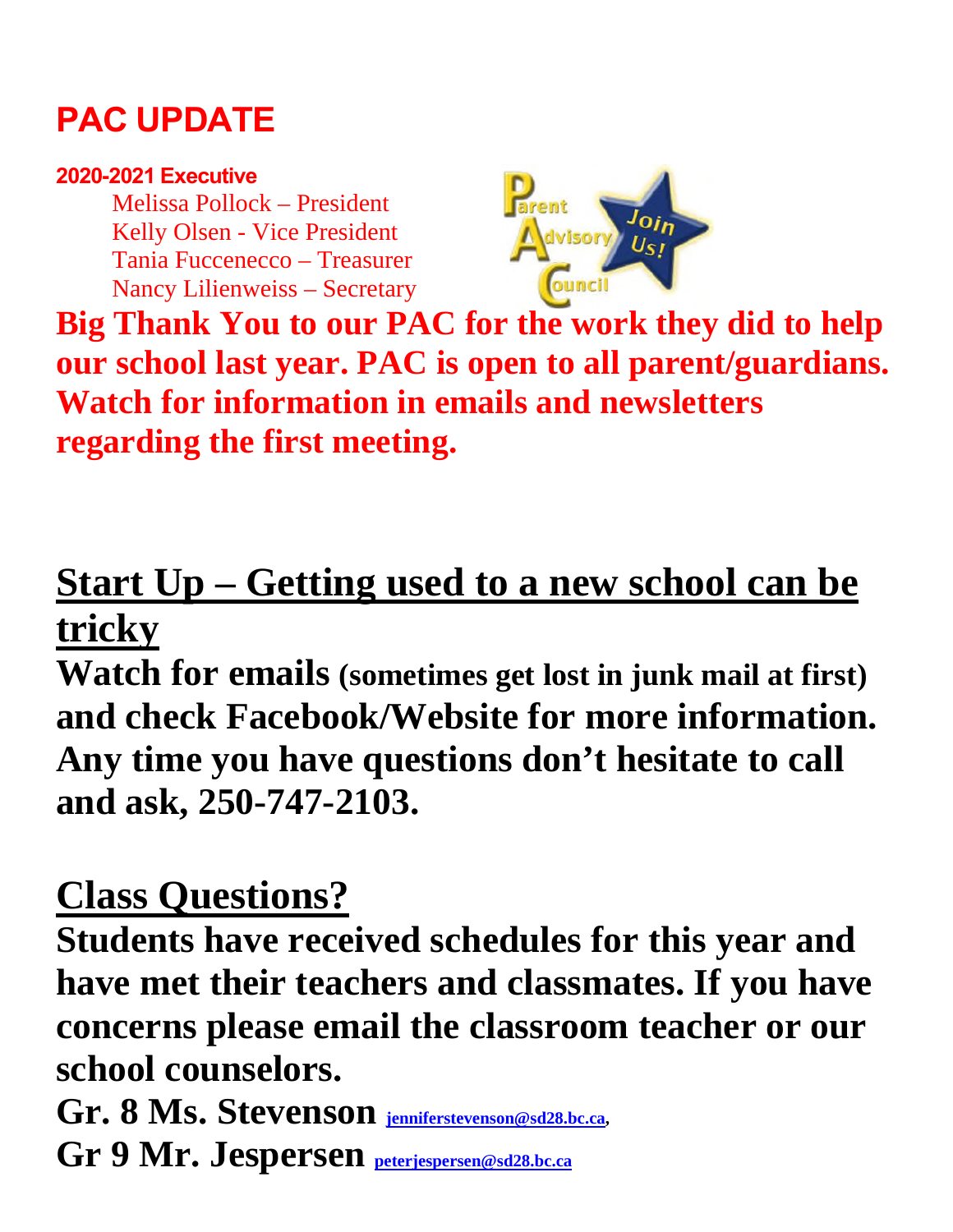# **Safety Reminder: Careful Hand hygiene keeps you and others safe.**



**Masks are to be worn by everyone, when inside (unless eating or drinking designated times and places). If your child requires a mask exemption, contact the school so a safety plan can be agreed on and put in place.** 



### **Upcoming Dates**

September 19 - Community Terry Fox Run September 20 – School Terry Fox Run September 24 – Photo Day (for student ID cards \*no cost to students) and photo packages available for purchase September 29 – School Orange Shirt Day September 30 – Orange Shirt Day **New Stat Holiday** (no school for students)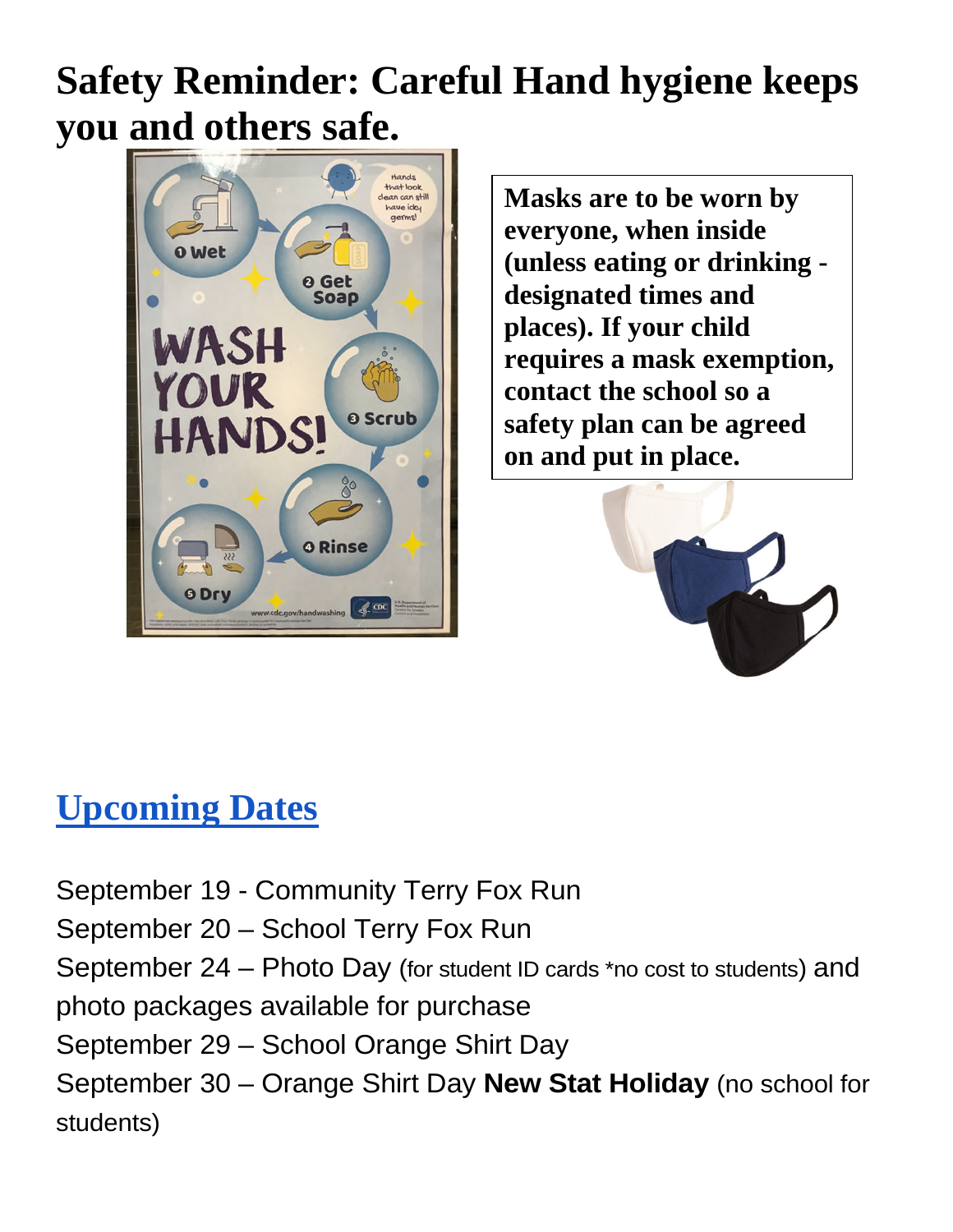

## **NEW: IN THE PARENT'S CORNER Information for Parents**

## *\*here we post some links and information we hope you find helpful (always open to suggestions for topics)*

# **Screenagers: Two Moms, Two Experiments In Less Screen Time**

Tuesdays | Two Moms, Two Experiments In Less Screen Time (screenagersmovie.com)

**\*\*If you have concerns or would like support for your child please contact one of our counselors:**

**Grade 9 [Peterjespersen@sd28.bc.ca](mailto:Peterjespersen@sd28.bc.ca)**

**Grade 8 [Jenniferstevenson@sd28.bc.ca](mailto:Jenniferstevenson@sd28.bc.ca)**

### **CLOSED CAMPUS**

**Sign in and Sign out Procedures**

**Students remain on campus unless a parent/guardian picks them up.** 

**Picking up your child? Call the office (250-747-2103) to let us know you are here to pick up your child. We will give your child a permission slip to show staff we have recorded them absent at the office. Returning or late? Come to the office and let us know you are here.**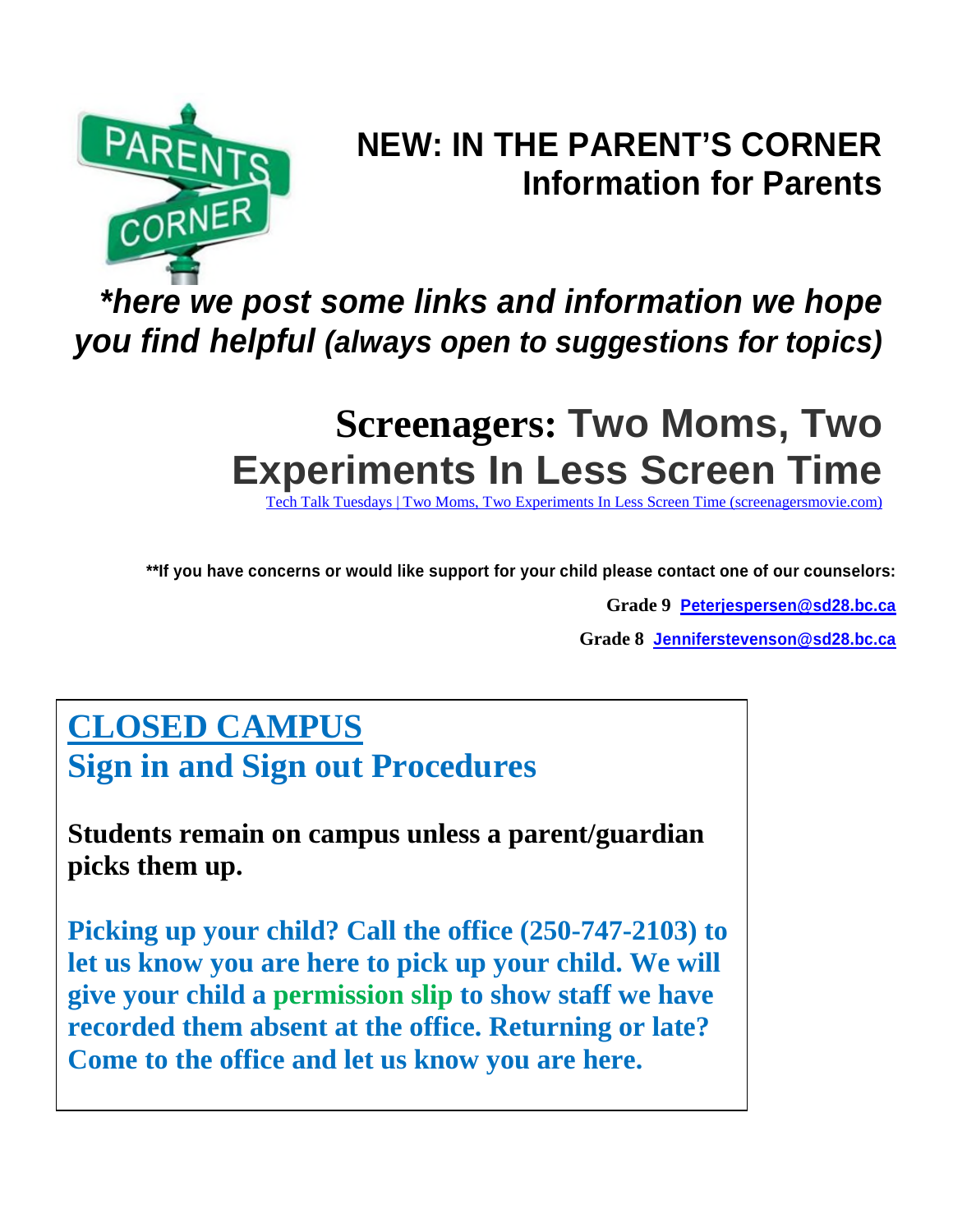## **Expected Behaviours For Students:**

**Schools have a responsibility to work with students and families to create safe, caring learning environments. Therefore, students are expected to know and follow the behaviours outlined in the District #28 and QJS Codes of Conduct. (In Student and Parent Handbooks located on our Quesnel Junior School website** [Quesnel Junior School - Home \(sd28.bc.ca\)](http://www.qjs.sd28.bc.ca/) **)**



**Do you know about something going on? Please let us know. We work with families and students to resolve issues. Contact us: Mrs. Simpson 250-255-6057, Mr. Loewen 250-991-9681, Office 250-747-2103** 

**School safety is a shared responsibility that requires cooperation, collaboration and communication. For more resources on bullying, what it is and what to do.** 

**Check out: <https://www2.gov.bc.ca/gov/content/erase> <http://www.sd28.bc.ca/content/bullying-concerns>**

**First Day Orientation for Grade 8 Students-Students were welcomed by staff and participated in various activities.**